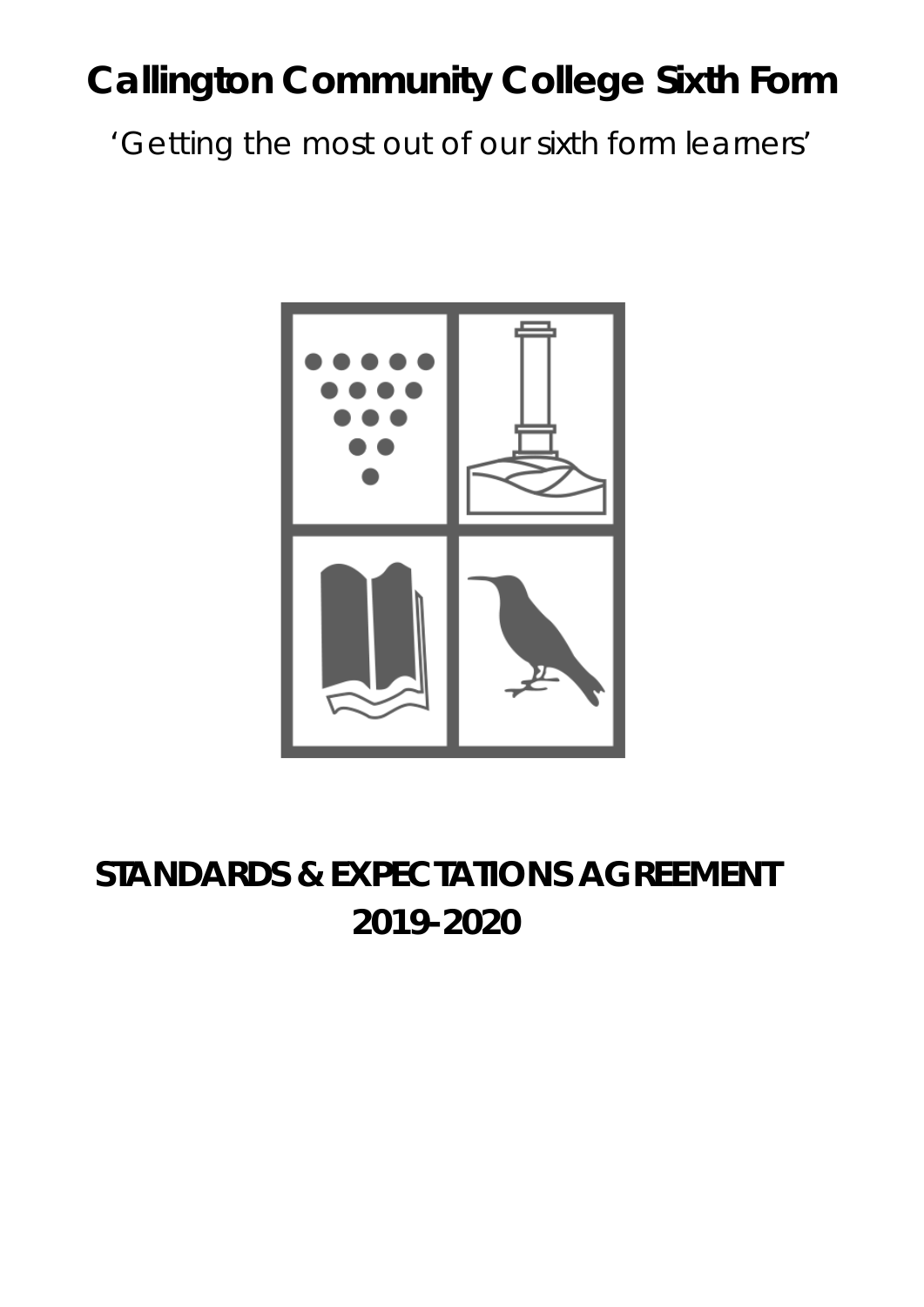The aim of Callington Community College Sixth Form is to create an environment where young people are given every opportunity to fulfil their potential. Part of this is ensuring students; staff, parents and carers are involved in building effective and positive relationships and working together to support the needs of the student. In this partnership there will be expectations and responsibilities for us all based on four key areas, which include aspirations, attitude, attendance and achievement. The standards and expectations are outlined below:

### **As students and staff of Callington Community College, we agree to:**

- Attend all scheduled and timetabled lessons punctually (as shown on official timetable), including registration, assemblies, study skills sessions and any enrichment sessions.
- Effectively manage relationships in a mature, respectful and intelligent manner.
- Take personal responsibility to check College emails and messages on the Virtual Learning Environment (VLE), daily and complete any necessary tasks or paperwork by set deadlines.

#### **As a student of Callington Community College, I agree to:**

- Maintain an attendance rate of at least **97%** of timetabled lessons and accept that should my attendance drop below the expected level **(95%)**, appropriate intervention and support will be implemented by the College.
- Effectively use independent study periods to ensure a high standard of work is developed and consolidated.
- Take responsibility to complete ALL assessed work and submit by set deadlines.
- Consistently maintain an expected attitude grade (a or b) for all my subjects.
- Accept the support, guidance and encouragement of teachers, tutors and other members of staff to ensure accepted progress is made.
- Fully engage in any form of intervention and support to ensure my personal and academic minimum expected targets are met.
- Commit to being an outstanding role model for students around the College and the Community.
- Demonstrate a proactive approach to life in the Sixth Form and the College and embrace the opportunities presented.
- Attend all compulsory visits and events scheduled in the Sixth Form.
- Fully engage in the Sixth Form Enrichment and Experience programme (work experience, educational visit, university visits).
- Inform Lynda Fearn, College attendance manager by 8.30am of any absence on 01579 386014 or 6attendance@callingtoncc.net.
- Accept and agree to adhere to the College's 'signing in and out' guidelines, should they need to leave the College site.
- Whilst on College site to visibly wear my personal Sixth Form lanyard and ID badge.
- Respect the sixth form facilities and learning environment at all times and accept the consequences should they not be kept clean and tidy.
- Adhere to the sixth form college dress code (as set out in the Sixth Form Dress Code Guidelines).
- Adhere to College Behaviour policy.
- Adhere to the Student Acceptable Use Policy for ICT at the College.
- We expect all students to use digital technology responsibly. Misuse of digital technology that results in an invasion of privacy or personal distress is CYBERBULLYING and this will not be tolerated at the College.